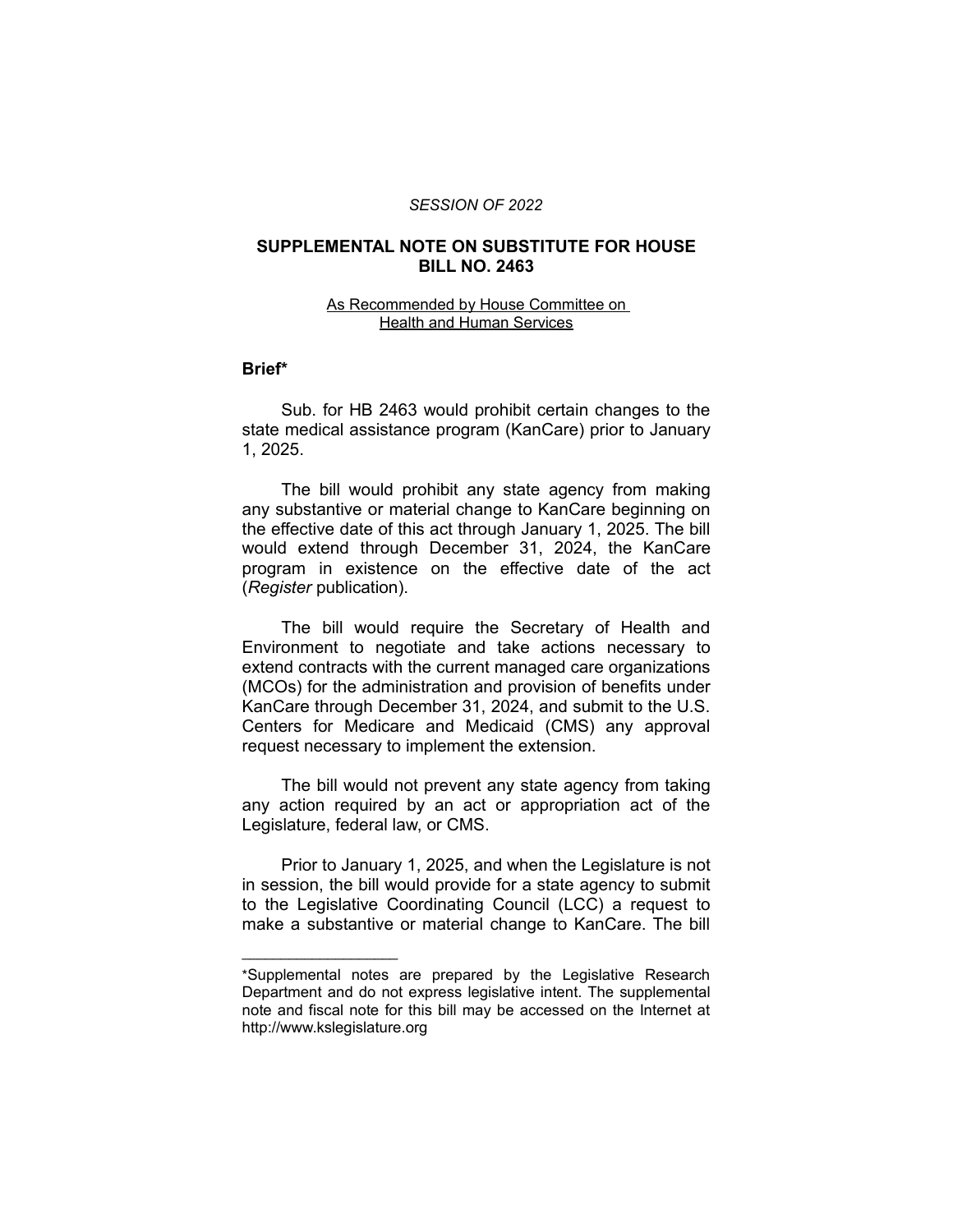would allow the LCC to approve changes not otherwise prohibited by law.

The bill would be in effect upon publication in the *Kansas Register.*

### **Background**

The bill was introduced by Representative Arnberger. [*Note:* In House Committee on Health and Human Services discussion, it was noted the bill, as introduced, was intended to be a House Committee bill.]

# *House Committee on Health and Human Services*

In the House Committee hearing on the bill on January 26, 2022, representatives of Kansas Hospital Association and Kansas Medical Society provided neutral testimony, stating concern the bill would preclude needed changes to KanCare, such as updating physician Medicaid fees that have been frozen since 2006 and ensuring the Health Care Access Improvement Program (HCAIP) is solvent.

Written-only neutral testimony was provided by a representative of the Association of Community Mental Health Centers of Kansas, Inc.

The State Medicaid Director (Director), on behalf of Kansas Department of Health and Environment (KDHE), and representatives of KanCare Advocates Network and Kansas Action for Children provided **opponent** testimony, stating concern about the breadth and vagueness of the bill and potential impact to the Medicaid program. The Director stated the bill could block fully implementing program improvements that are already in progress, including adding new drugs, treatments, and services to Medicaid and increasing provider reimbursement rates for certain services. The Director stated concern that the bill would significantly delay changes constituents have been asking for, including addressing the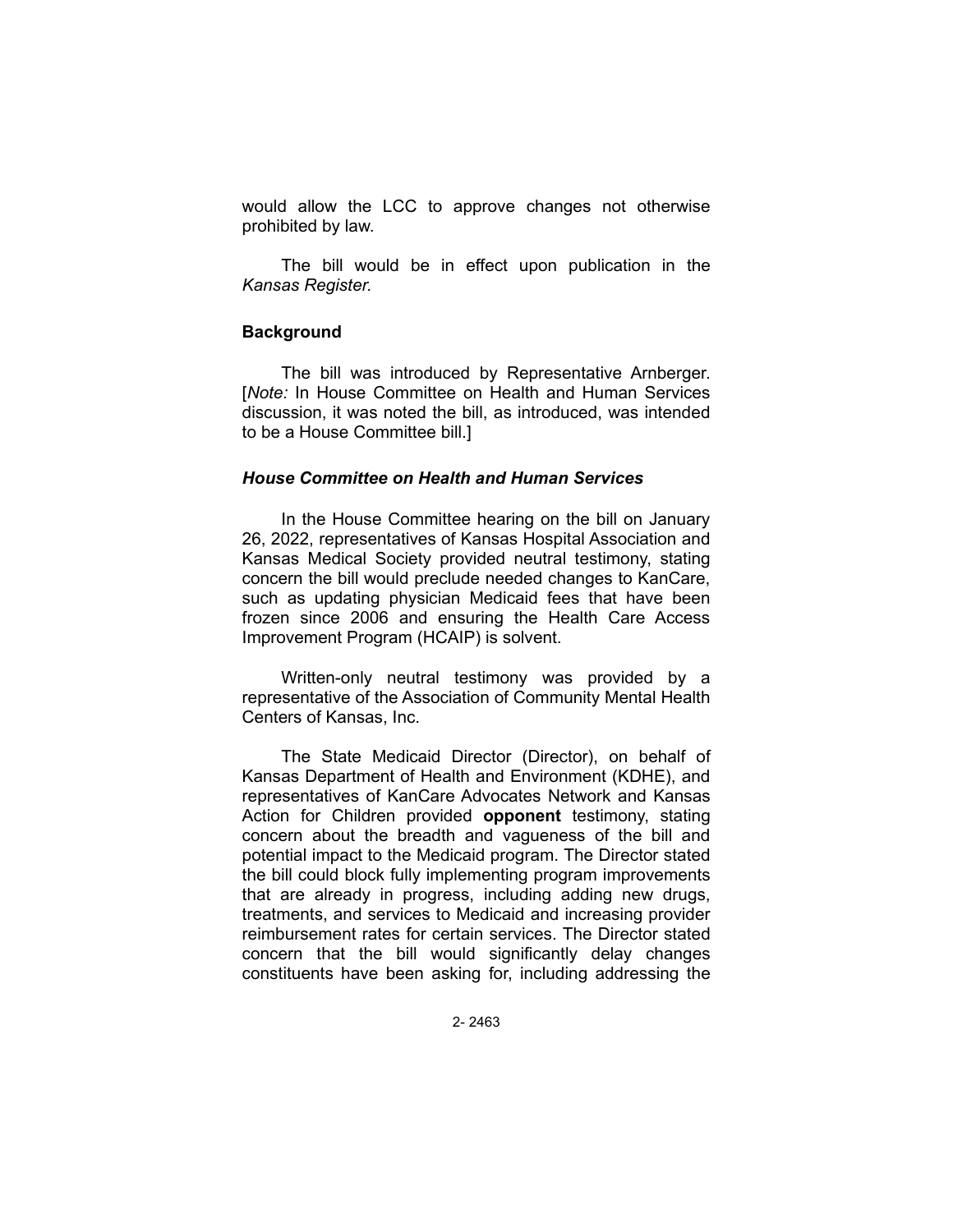wait lists for Home and Community Based Services waivers. The Director stated the bill could prevent the State from making changes to the Medicaid program as required by federal laws and CMS rules, putting all of the State's annual federal Medicaid funding at risk. The Director noted the bill could also create issues in maintaining KanCare's federal authority. The Director stated concern that the bill would disturb the routine reprocurement process by providing current MCOs with two additional years of State business without having to go through the competitive bidding process and would hinder the State's oversight power by not allowing the State to terminate an MCO contract, even in the case of egregious contract violations.

Written-only opponent testimony was provided by Community Care Network of Kansas, Kansas Department of Administration, Kansas Department for Aging and Disability Services (KDADS), Oral Health Kansas, and the United Methodist Health Ministry Fund.

No other testimony was provided.

On February 17, 2022, the House Committee discussed possible amendments to the bill to address the concerns of the Director. The Director provided comment that the amendments would decrease the amount of time the state agency would be blocked from making changes to KanCare by one year, but more urgent needs that need to be acted on quickly remain a concern, as they would require approval by the Legislature or LCC. The Director stated, because the bill would be in effect after publication in the *Kansas Register*, the state agency would have limited time to withdraw state plan amendments currently pending with CMS. The bill was tabled pending receipt of an opinion from the Kansas Attorney General.

On February 21, 2022, the House Committee voted to take the bill from the table and amended the bill to:

3- 2463